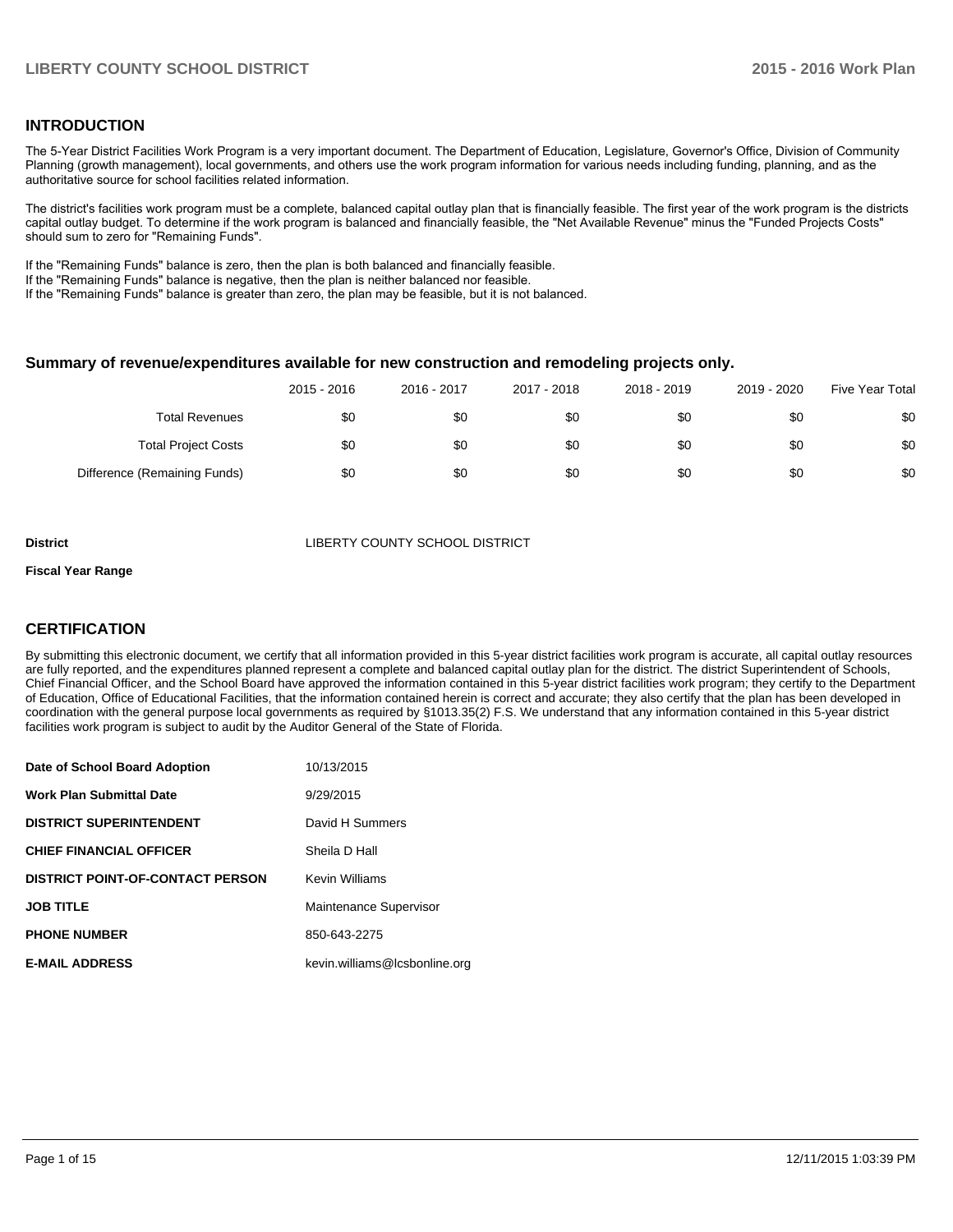# **Expenditures**

### **Expenditure for Maintenance, Repair and Renovation from 1.50-Mills and PECO**

Annually, prior to the adoption of the district school budget, each school board must prepare a tentative district facilities work program that includes a schedule of major repair and renovation projects necessary to maintain the educational and ancillary facilities of the district.

|                                  | Item                                                                                                                                                             | 2015 - 2016<br><b>Actual Budget</b> | 2016 - 2017<br>Projected | 2017 - 2018<br>Projected | 2018 - 2019<br>Projected | 2019 - 2020<br>Projected | <b>Total</b> |
|----------------------------------|------------------------------------------------------------------------------------------------------------------------------------------------------------------|-------------------------------------|--------------------------|--------------------------|--------------------------|--------------------------|--------------|
| <b>HVAC</b>                      |                                                                                                                                                                  | \$60,733                            | \$10,950                 | \$10,000                 | \$10,000                 | \$86,104                 | \$177,787    |
|                                  | Locations: BUS GARAGE, BUS GARAGE, W R TOLAR K-8                                                                                                                 |                                     |                          |                          |                          |                          |              |
| Flooring                         |                                                                                                                                                                  | \$70,000                            | \$10,000                 | \$5,000                  | \$5,000                  | \$20,000                 | \$110,000    |
| Locations:                       | <b>LIBERTY SENIOR HIGH</b>                                                                                                                                       |                                     |                          |                          |                          |                          |              |
| Roofing                          |                                                                                                                                                                  | \$20,000                            | \$5,000                  | \$10,000                 | \$10,000                 | \$20,000                 | \$65,000     |
| Locations:                       | <b>LIBERTY SENIOR HIGH</b>                                                                                                                                       |                                     |                          |                          |                          |                          |              |
| Safety to Life                   |                                                                                                                                                                  | \$0                                 | \$0                      | \$0                      | \$0                      | \$10,000                 | \$10,000     |
| Locations:                       | BUS GARAGE, HOSFORD ELEMENTARY JUNIOR HIGH, LIBERTY EDUCATION & ADMINISTRATIVE CENTER, LIBERTY SENIOR HIGH,<br>LIBERTY SUPERINTENDENT'S OFFICE                   |                                     |                          |                          |                          |                          |              |
| Fencing                          |                                                                                                                                                                  | \$10,000                            | \$0                      | \$0                      | \$0                      | \$0                      | \$10,000     |
|                                  | Locations: HOSFORD ELEMENTARY JUNIOR HIGH, LIBERTY EDUCATION & ADMINISTRATIVE CENTER, W R TOLAR K-8                                                              |                                     |                          |                          |                          |                          |              |
| Parking                          |                                                                                                                                                                  | SO <sub>2</sub>                     | \$0                      | \$0                      | \$0                      | \$0                      | \$0          |
| Locations:                       | No Locations for this expenditure.                                                                                                                               |                                     |                          |                          |                          |                          |              |
| Electrical                       |                                                                                                                                                                  | \$15,000                            | \$0                      | \$0                      | \$5,000                  | \$10,000                 | \$30,000     |
|                                  | Locations: BUS GARAGE, HOSFORD ELEMENTARY JUNIOR HIGH, LIBERTY EDUCATION & ADMINISTRATIVE CENTER, LIBERTY SENIOR HIGH,<br><b>LIBERTY SUPERINTENDENT'S OFFICE</b> |                                     |                          |                          |                          |                          |              |
| Fire Alarm                       |                                                                                                                                                                  | \$5,000                             | \$0                      | \$0                      | \$0                      | \$15,000                 | \$20,000     |
|                                  | Locations: HOSFORD ELEMENTARY JUNIOR HIGH, LIBERTY EDUCATION & ADMINISTRATIVE CENTER, LIBERTY SENIOR HIGH, LIBERTY<br>SUPERINTENDENT'S OFFICE, W R TOLAR K-8     |                                     |                          |                          |                          |                          |              |
| Telephone/Intercom System        |                                                                                                                                                                  | \$10,000                            | \$0                      | \$0                      | \$0                      | \$20,000                 | \$30,000     |
|                                  | Locations: LIBERTY EDUCATION & ADMINISTRATIVE CENTER, LIBERTY SENIOR HIGH, W R TOLAR K-8                                                                         |                                     |                          |                          |                          |                          |              |
| <b>Closed Circuit Television</b> |                                                                                                                                                                  | \$0                                 | 30                       | \$0                      | \$0                      | \$0                      | \$0          |
|                                  | Locations: No Locations for this expenditure.                                                                                                                    |                                     |                          |                          |                          |                          |              |
| Paint                            |                                                                                                                                                                  | \$0                                 | \$0                      | \$0                      | \$0                      | \$0                      | \$0          |
|                                  | Locations: No Locations for this expenditure.                                                                                                                    |                                     |                          |                          |                          |                          |              |
| Maintenance/Repair               |                                                                                                                                                                  | \$227,174                           | \$76,928                 | \$98,458                 | \$118,331                | \$101,205                | \$622,096    |
| Locations:                       | LIBERTY EDUCATION & ADMINISTRATIVE CENTER, LIBERTY SUPERINTENDENT'S OFFICE, W R TOLAR K-8                                                                        |                                     |                          |                          |                          |                          |              |
|                                  | <b>Sub Total:</b>                                                                                                                                                | \$417,907                           | \$102,878                | \$123,458                | \$148,331                | \$282,309                | \$1,074,883  |

| IPFCO<br>Maintenance<br>Expenditures<br>∟ບບ | $- - -$<br>\$29<br>. | .660<br>$\$4$ | $\sim$<br>\$46,304 | 870<br>ა54 : | \$59.296 | .896<br>con a<br>د∠ت |
|---------------------------------------------|----------------------|---------------|--------------------|--------------|----------|----------------------|
|---------------------------------------------|----------------------|---------------|--------------------|--------------|----------|----------------------|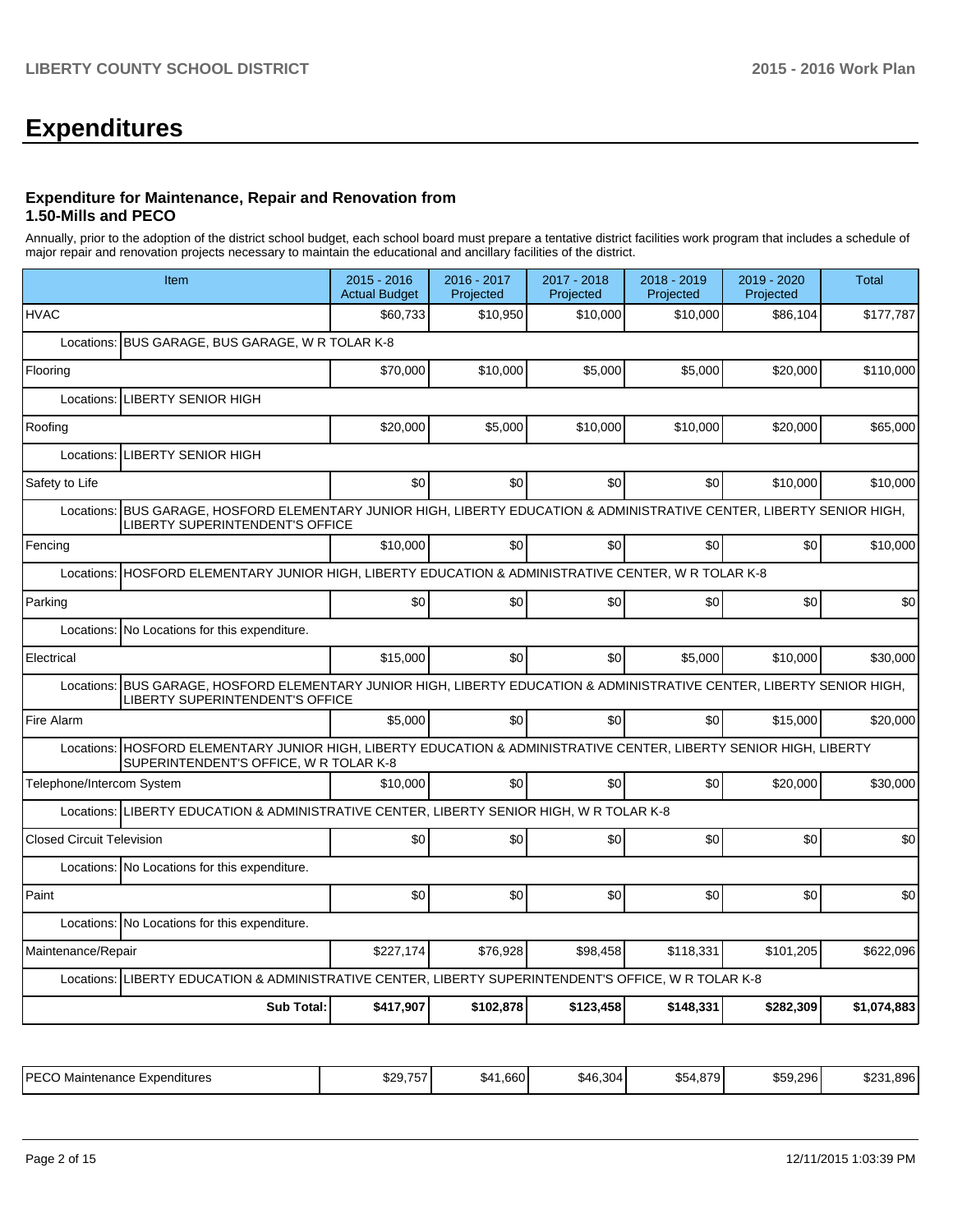| 1.50 Mill Sub Total: I | \$508,150 | \$101.218 | \$117.154 | \$133,452 | \$263,013 | 122.987<br>\$1. |
|------------------------|-----------|-----------|-----------|-----------|-----------|-----------------|

| Other Items                                                                  |        | $2015 - 2016$<br><b>Actual Budget</b> | 2016 - 2017<br>Projected | 2017 - 2018<br>Projected | $2018 - 2019$<br>Projected | $2019 - 2020$<br>Projected | Total       |  |
|------------------------------------------------------------------------------|--------|---------------------------------------|--------------------------|--------------------------|----------------------------|----------------------------|-------------|--|
| equipment                                                                    |        | \$90,000                              | \$40,000                 | \$40,000                 | \$40,000                   | \$40,000                   | \$250,000   |  |
| Locations HOSFORD ELEMENTARY JUNIOR HIGH, LIBERTY SENIOR HIGH, W R TOLAR K-8 |        |                                       |                          |                          |                            |                            |             |  |
| Isoftware                                                                    |        | \$30,000                              | \$0                      | \$0                      | \$0 <sub>1</sub>           | \$0                        | \$30,000    |  |
| Locations LIBERTY SENIOR HIGH, LIBERTY SENIOR HIGH                           |        |                                       |                          |                          |                            |                            |             |  |
|                                                                              | Total: | \$537,907                             | \$142,878                | \$163,458                | \$188,331                  | \$322,309                  | \$1,354,883 |  |

# **Local 1.50 Mill Expenditure For Maintenance, Repair and Renovation**

Anticipated expenditures expected from local funding sources over the years covered by the current work plan.

| Item                                                         | $2015 - 2016$<br><b>Actual Budget</b> | 2016 - 2017<br>Projected | 2017 - 2018<br>Projected | $2018 - 2019$<br>Projected | $2019 - 2020$<br>Projected | <b>Total</b> |
|--------------------------------------------------------------|---------------------------------------|--------------------------|--------------------------|----------------------------|----------------------------|--------------|
| Remaining Maint and Repair from 1.5 Mills                    | \$508,150                             | \$101,218                | \$117,154                | \$133,452                  | \$263,013                  | \$1,122,987  |
| Maintenance/Repair Salaries                                  | \$89,700                              | \$89,700                 | \$89,700                 | \$89,700                   | \$89,700                   | \$448,500    |
| <b>School Bus Purchases</b>                                  | \$0                                   | \$0                      | \$0                      | \$0                        | \$100,000                  | \$100,000    |
| <b>Other Vehicle Purchases</b>                               | \$35,000                              | \$0                      | \$0                      | \$0                        | \$0                        | \$35,000     |
| Capital Outlay Equipment                                     | \$0                                   | \$0                      | \$0                      | \$0                        | \$0                        | \$0          |
| <b>Rent/Lease Payments</b>                                   | \$0                                   | \$0                      | \$0                      | \$0                        | \$0                        | \$0          |
| <b>COP Debt Service</b>                                      | \$0                                   | \$0                      | \$0                      | \$0                        | \$0                        | \$0          |
| Rent/Lease Relocatables                                      | \$0                                   | \$0                      | \$0                      | \$0                        | \$0                        | \$0          |
| <b>Environmental Problems</b>                                | \$0                                   | \$0                      | \$0                      | \$0                        | \$0                        | \$0          |
| ls.1011.14 Debt Service                                      | \$0                                   | \$0                      | \$0                      | \$0                        | \$0                        | \$0          |
| Special Facilities Construction Account                      | \$0                                   | \$350,000                | \$350,000                | \$350,000                  | \$0                        | \$1,050,000  |
| Premiums for Property Casualty Insurance - 1011.71<br>(4a,b) | \$137,500                             | \$0                      | \$0                      | \$0                        | \$137,500                  | \$275,000    |
| Qualified School Construction Bonds (QSCB)                   | \$0                                   | \$0                      | \$0                      | \$0                        | \$0                        | \$0          |
| Qualified Zone Academy Bonds (QZAB)                          | \$0                                   | \$0                      | \$0                      | \$0                        | \$0                        | \$0          |
| <b>Local Expenditure Totals:</b>                             | \$770,350                             | \$540,918                | \$556,854                | \$573,152                  | \$590,213                  | \$3,031,487  |

# **Revenue**

### **1.50 Mill Revenue Source**

Schedule of Estimated Capital Outlay Revenue from each currently approved source which is estimated to be available for expenditures on the projects included in the tentative district facilities work program. All amounts are NET after considering carryover balances, interest earned, new COP's, 1011.14 and 1011.15 loans, etc. Districts cannot use 1.5-Mill funds for salaries except for those explicitly associated with maintenance/repair projects. (1011.71 (5), F.S.)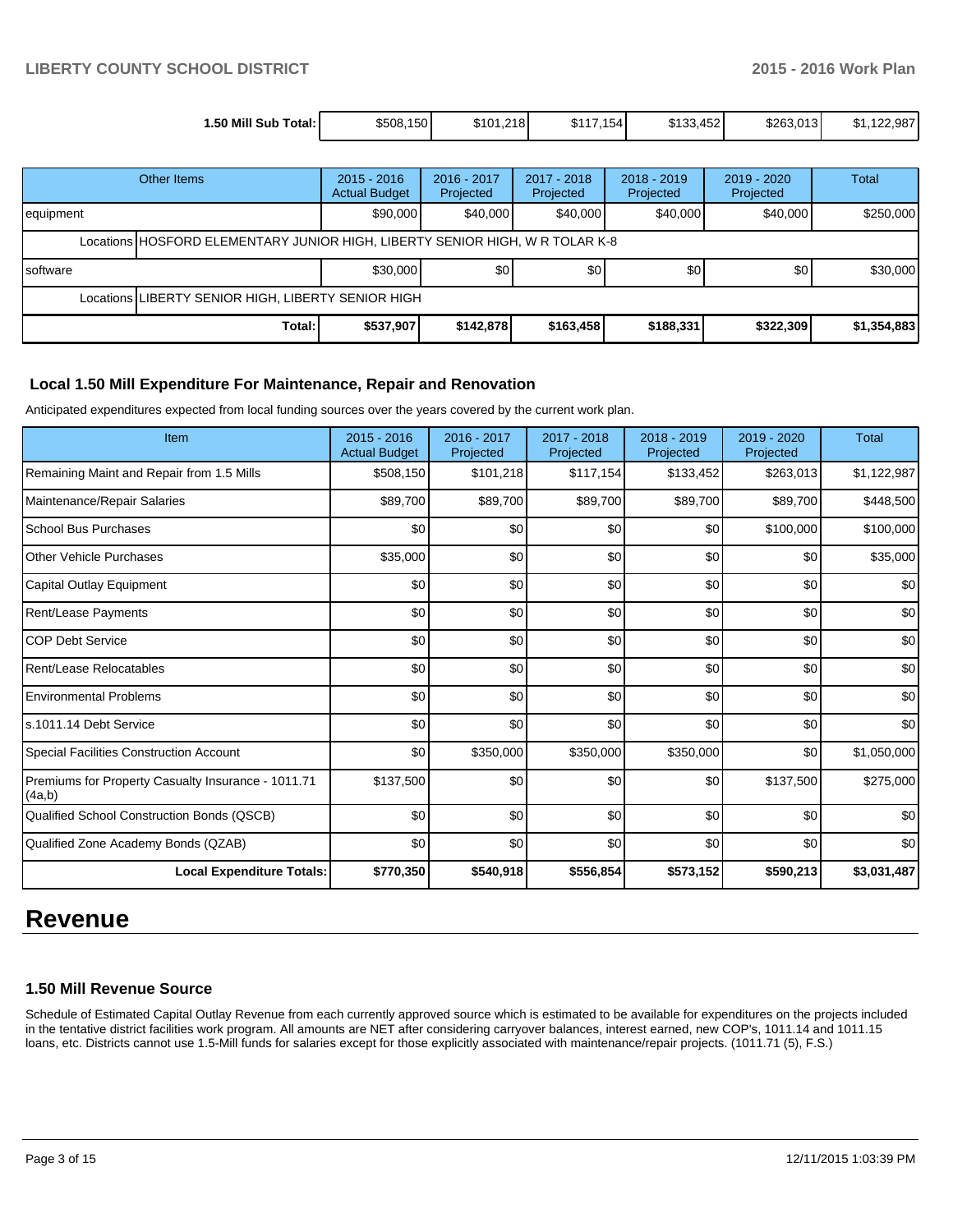| <b>Item</b>                                                                         | Fund | $2015 - 2016$<br><b>Actual Value</b> | 2016 - 2017<br>Projected | $2017 - 2018$<br>Projected | $2018 - 2019$<br>Projected | 2019 - 2020<br>Projected | Total           |
|-------------------------------------------------------------------------------------|------|--------------------------------------|--------------------------|----------------------------|----------------------------|--------------------------|-----------------|
| (1) Non-exempt property<br>lassessed valuation                                      |      | \$234,685,541                        | \$252,116,959            | \$263,183,032              | \$274,501,473              | \$286,348,964            | \$1,310,835,969 |
| (2) The Millege projected for<br>discretionary capital outlay per<br>ls.1011.71     |      | 1.50                                 | 1.50                     | 1.50                       | 1.50                       | 1.50                     |                 |
| $(3)$ Full value of the 1.50-Mill<br>discretionary capital outlay per<br>ls.1011.71 |      | \$394,272                            | \$423,556                | \$442,147                  | \$461,162                  | \$481,066                | \$2,202,203     |
| (4) Value of the portion of the 1.50<br>-Mill ACTUALLY levied                       | 370  | \$337,947                            | \$363,048                | \$378,984                  | \$395,282                  | \$412,343                | \$1,887,604     |
| $(5)$ Difference of lines $(3)$ and $(4)$                                           |      | \$56,325                             | \$60,508                 | \$63,163                   | \$65,880                   | \$68,723                 | \$314,599       |

# **PECO Revenue Source**

The figure in the row designated "PECO Maintenance" will be subtracted from funds available for new construction because PECO maintenance dollars cannot be used for new construction.

| <b>Item</b>                           | Fund | $2015 - 2016$<br><b>Actual Budget</b> | 2016 - 2017<br>Projected | $2017 - 2018$<br>Projected | $2018 - 2019$<br>Projected | $2019 - 2020$<br>Projected | Total     |
|---------------------------------------|------|---------------------------------------|--------------------------|----------------------------|----------------------------|----------------------------|-----------|
| <b>IPECO New Construction</b>         | 340  | \$0                                   | \$0                      | \$0                        | \$0                        | \$0                        | \$0       |
| <b>IPECO Maintenance Expenditures</b> |      | \$29,757                              | \$41,660                 | \$46.304                   | \$54.879                   | \$59,296                   | \$231,896 |
|                                       |      | \$29,757                              | \$41,660                 | \$46,304                   | \$54.879                   | \$59,296                   | \$231,896 |

# **CO & DS Revenue Source**

Revenue from Capital Outlay and Debt Service funds.

| <b>Item</b>                                       | Fund | $2015 - 2016$<br><b>Actual Budget</b> | 2016 - 2017<br>Projected | 2017 - 2018<br>Projected | $2018 - 2019$<br>Projected | 2019 - 2020<br>Projected | Total    |
|---------------------------------------------------|------|---------------------------------------|--------------------------|--------------------------|----------------------------|--------------------------|----------|
| CO & DS Cash Flow-through<br><b>I</b> Distributed | 360  | \$7.565                               | \$7,565                  | \$7,565                  | \$7.565                    | \$7,565                  | \$37,825 |
| ICO & DS Interest on<br>Undistributed CO          | 360  | \$305                                 | \$305                    | \$305                    | \$305                      | \$305                    | \$1,525  |
|                                                   |      | \$7,870                               | \$7,870                  | \$7,870                  | \$7,870                    | \$7,870                  | \$39,350 |

### **Fair Share Revenue Source**

All legally binding commitments for proportionate fair-share mitigation for impacts on public school facilities must be included in the 5-year district work program.

Nothing reported for this section.

### **Sales Surtax Referendum**

Specific information about any referendum for a 1-cent or ½-cent surtax referendum during the previous year.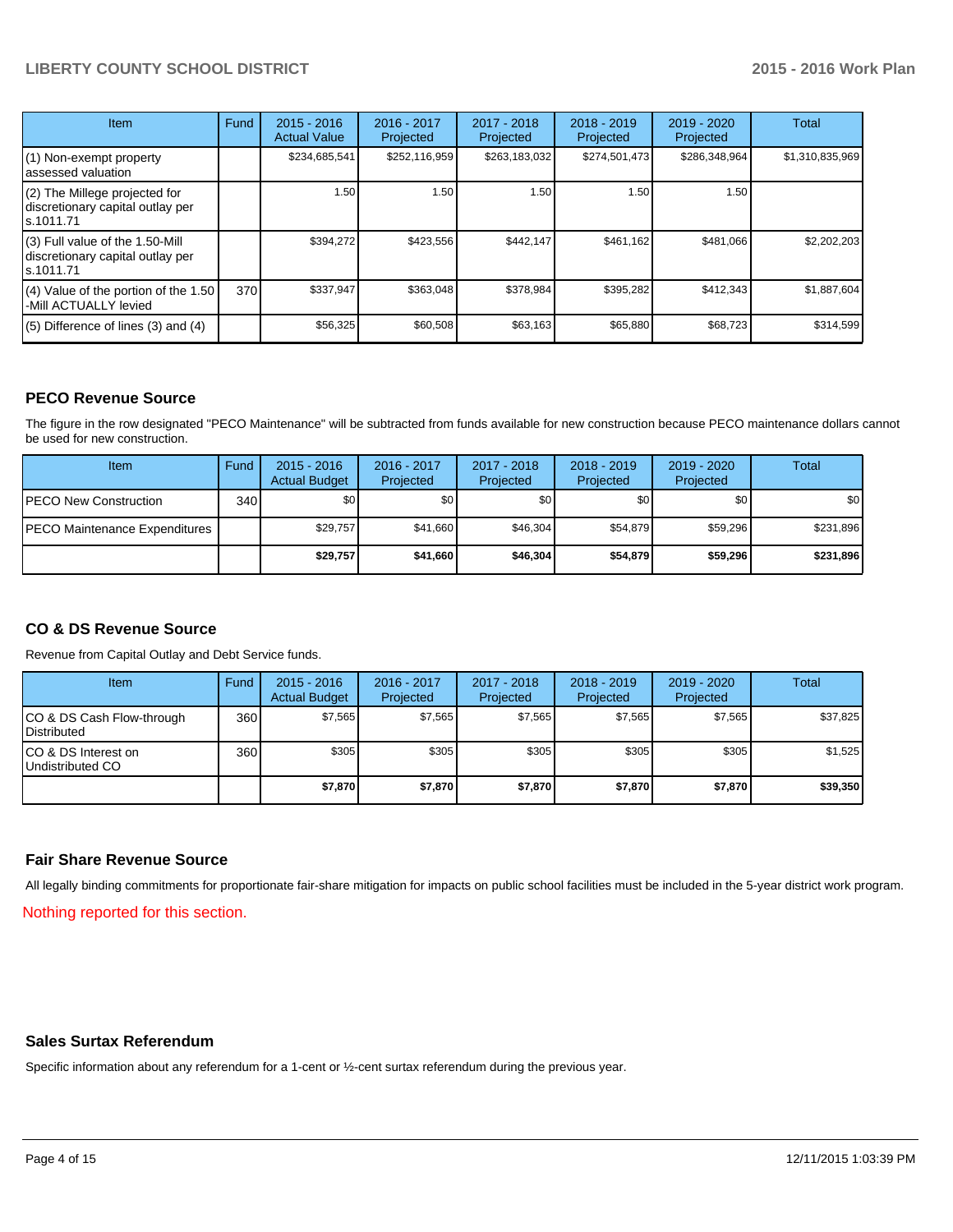### **Did the school district hold a surtax referendum during the past fiscal year 2014 - 2015?**

| <b>Sales Surtax Type:</b>                                                   | <b>Half Cent Sales Surtax</b> |
|-----------------------------------------------------------------------------|-------------------------------|
| Date of Election:                                                           | 8/1/2011                      |
| Date of Expiration:                                                         | 12/31/2020                    |
| <b>Anticipated Revenue Start Date:</b>                                      | 1/1/2012                      |
| <b>Anticipated Revenue End Date:</b>                                        | 12/31/2020                    |
| <b>Estimated Annualized Revenue:</b>                                        | \$125,000                     |
| Total \$ Amount Projected to be Received for the<br><b>Duration of Tax:</b> | \$1,250,000                   |
| Number of Years Tax In Effect:                                              | 10                            |
| <b>Percentage of Vote FOR:</b>                                              | $0\%$                         |
| <b>Percentage of Vote AGAINST:</b>                                          | $0\%$                         |

# **Additional Revenue Source**

Any additional revenue sources

| Item                                                                                                   | $2015 - 2016$<br><b>Actual Value</b> | 2016 - 2017<br>Projected | 2017 - 2018<br>Projected | 2018 - 2019<br>Projected | 2019 - 2020<br>Projected | <b>Total</b> |
|--------------------------------------------------------------------------------------------------------|--------------------------------------|--------------------------|--------------------------|--------------------------|--------------------------|--------------|
| Proceeds from a s.1011.14/15 F.S. Loans                                                                | \$0                                  | \$0                      | \$0                      | $s$ <sub>0</sub>         | \$0                      | \$0          |
| District Bonds - Voted local bond<br>referendum proceeds per s.9, Art VII<br><b>State Constitution</b> | \$0                                  | \$0                      | \$0                      | $s$ <sub>0</sub>         | \$0                      | \$0          |
| Proceeds from Special Act Bonds                                                                        | \$0                                  | \$0                      | \$0                      | \$0                      | \$0                      | \$0          |
| Estimated Revenue from CO & DS Bond<br>Sale                                                            | \$0                                  | \$0                      | \$0                      | \$0                      | \$0                      | \$0          |
| Proceeds from Voted Capital<br>Improvements millage                                                    | \$0                                  | \$0                      | \$0                      | $s$ <sub>0</sub>         | \$0                      | \$0          |
| Other Revenue for Other Capital Projects                                                               | \$0                                  | \$0                      | \$0                      | \$0                      | \$0                      | \$0          |
| Proceeds from 1/2 cent sales surtax<br>authorized by school board                                      | \$170,000                            | \$170,000                | \$170,000                | \$170,000                | \$170,000                | \$850,000    |
| Proceeds from local governmental<br>infrastructure sales surtax                                        | \$0                                  | \$0                      | \$0                      | \$0                      | \$0                      | \$0          |
| Proceeds from Certificates of<br>Participation (COP's) Sale                                            | \$0                                  | \$0                      | \$0                      | \$0                      | \$0                      | \$0          |
| Classrooms First Bond proceeds amount<br>authorized in FY 1997-98                                      | \$0                                  | \$0                      | \$0                      | \$0                      | \$0                      | \$0          |
| <b>Classrooms for Kids</b>                                                                             | \$0                                  | \$0                      | \$0                      | \$0                      | \$0                      | \$0          |
| <b>District Equity Recognition</b>                                                                     | \$0                                  | \$0                      | \$0                      | \$0                      | \$0                      | \$0          |
| <b>Federal Grants</b>                                                                                  | \$0                                  | \$0                      | \$0                      | \$0                      | \$0                      | \$0          |
| Proportionate share mitigation (actual<br>cash revenue only, not in kind donations)                    | \$0                                  | \$0                      | \$0                      | \$0                      | \$0                      | \$0          |
| Impact fees received                                                                                   | \$0                                  | \$0                      | \$0                      | $s$ <sub>0</sub>         | \$0                      | \$0          |
| Private donations                                                                                      | \$0                                  | \$0                      | \$0                      | \$0                      | \$0                      | \$0          |

Yes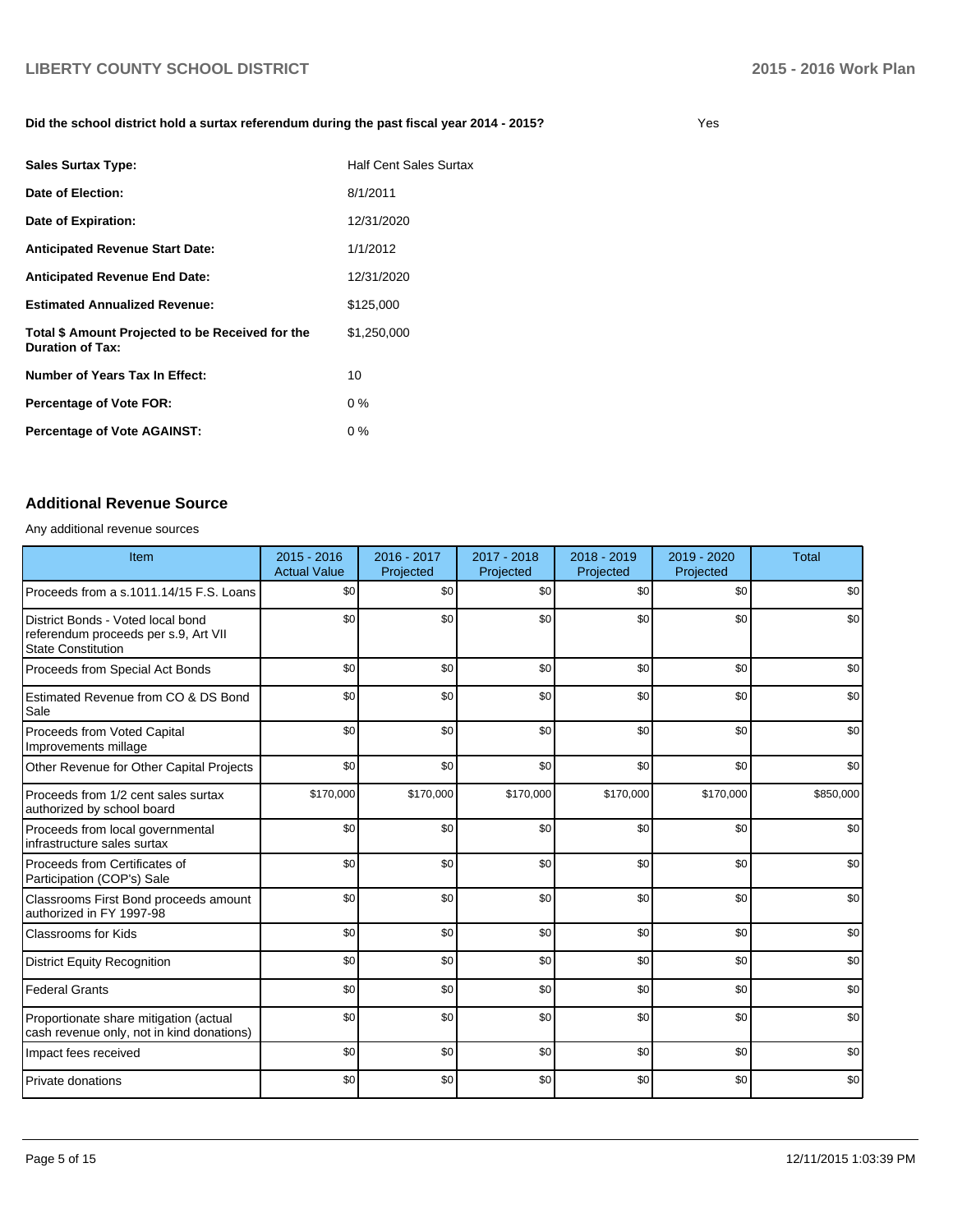| Grants from local governments or not-for-<br>profit organizations                                                  | \$0       | \$0       | \$0       | \$0       | \$0       | \$0         |
|--------------------------------------------------------------------------------------------------------------------|-----------|-----------|-----------|-----------|-----------|-------------|
| Interest, Including Profit On Investment                                                                           | \$0       | \$0       | \$0       | \$0       | \$0       | \$0         |
| Revenue from Bonds pledging proceeds<br>Ifrom 1 cent or 1/2 cent Sales Surtax                                      | \$0       | \$0       | \$0       | \$0       | \$0       | \$0         |
| l Total Fund Balance Carried Forward                                                                               | \$254,533 | \$0       | \$0       | \$0       | \$0       | \$254,533   |
| General Capital Outlay Obligated Fund<br><b>Balance Carried Forward From Total</b><br>Fund Balance Carried Forward | \$0       | \$0       | \$0       | \$0       | \$0       | \$0         |
| Special Facilities Construction Account                                                                            | \$0       | \$0       | \$0       | \$0       | \$0       | \$0         |
| One Cent - 1/2 Cent Sales Surtax Debt<br>l Service From Total Fund Balance Carried<br><b>I</b> Forward             | \$0       | \$0       | \$0       | \$0       | \$0       | \$0         |
| Capital Outlay Projects Funds Balance<br>Carried Forward From Total Fund<br>Balance Carried Forward                | \$0       | \$0       | \$0       | \$0       | \$0       | \$0         |
| <b>Subtotal</b>                                                                                                    | \$424,533 | \$170,000 | \$170,000 | \$170,000 | \$170,000 | \$1,104,533 |

# **Total Revenue Summary**

| <b>Item Name</b>                                                | $2015 - 2016$<br><b>Budget</b> | 2016 - 2017<br>Projected | $2017 - 2018$<br>Projected | $2018 - 2019$<br>Projected | 2019 - 2020<br>Projected | <b>Five Year Total</b> |
|-----------------------------------------------------------------|--------------------------------|--------------------------|----------------------------|----------------------------|--------------------------|------------------------|
| Local 1.5 Mill Discretionary Capital Outlay<br><b>I</b> Revenue | \$337.947                      | \$363,048                | \$378.984                  | \$395,282                  | \$412.343                | \$1,887,604            |
| IPECO and 1.5 Mill Maint and Other 1.5<br>Mill Expenditures     | (\$770,350)                    | (S540.918)               | $($ \$556,854) $ $         | (\$573,152)                | (\$590,213)              | (\$3,031,487)          |
| IPECO Maintenance Revenue                                       | \$29,757                       | \$41,660                 | \$46,304                   | \$54.879                   | \$59,296                 | \$231,896              |
| Available 1.50 Mill for New l<br>l Construction                 | ( \$432,403)                   | (\$177,870)              | (\$177,870)                | (\$177,870)                | (\$177,870)              | (\$1,143,883)          |

| <b>Item Name</b>                      | $2015 - 2016$<br><b>Budget</b> | 2016 - 2017<br>Projected | 2017 - 2018<br>Projected | $2018 - 2019$<br>Projected | $2019 - 2020$<br>Projected | <b>Five Year Total</b> |
|---------------------------------------|--------------------------------|--------------------------|--------------------------|----------------------------|----------------------------|------------------------|
| ICO & DS Revenue                      | \$7,870                        | \$7,870                  | \$7,870                  | \$7,870                    | \$7,870                    | \$39,350               |
| <b>IPECO New Construction Revenue</b> | \$0                            | \$0                      | \$0                      | \$0                        | \$0                        | \$0 <sub>1</sub>       |
| Other/Additional Revenue              | \$424.533                      | \$170,000                | \$170,000                | \$170,000                  | \$170,000                  | \$1,104,533            |
| <b>Total Additional Revenuel</b>      | \$432,403                      | \$177,870                | \$177,870                | \$177,870                  | \$177,870                  | \$1,143,883            |
| Total Available Revenue               | \$0                            | \$0                      | \$0                      | \$0                        | \$0                        | \$0                    |

# **Project Schedules**

# **Capacity Project Schedules**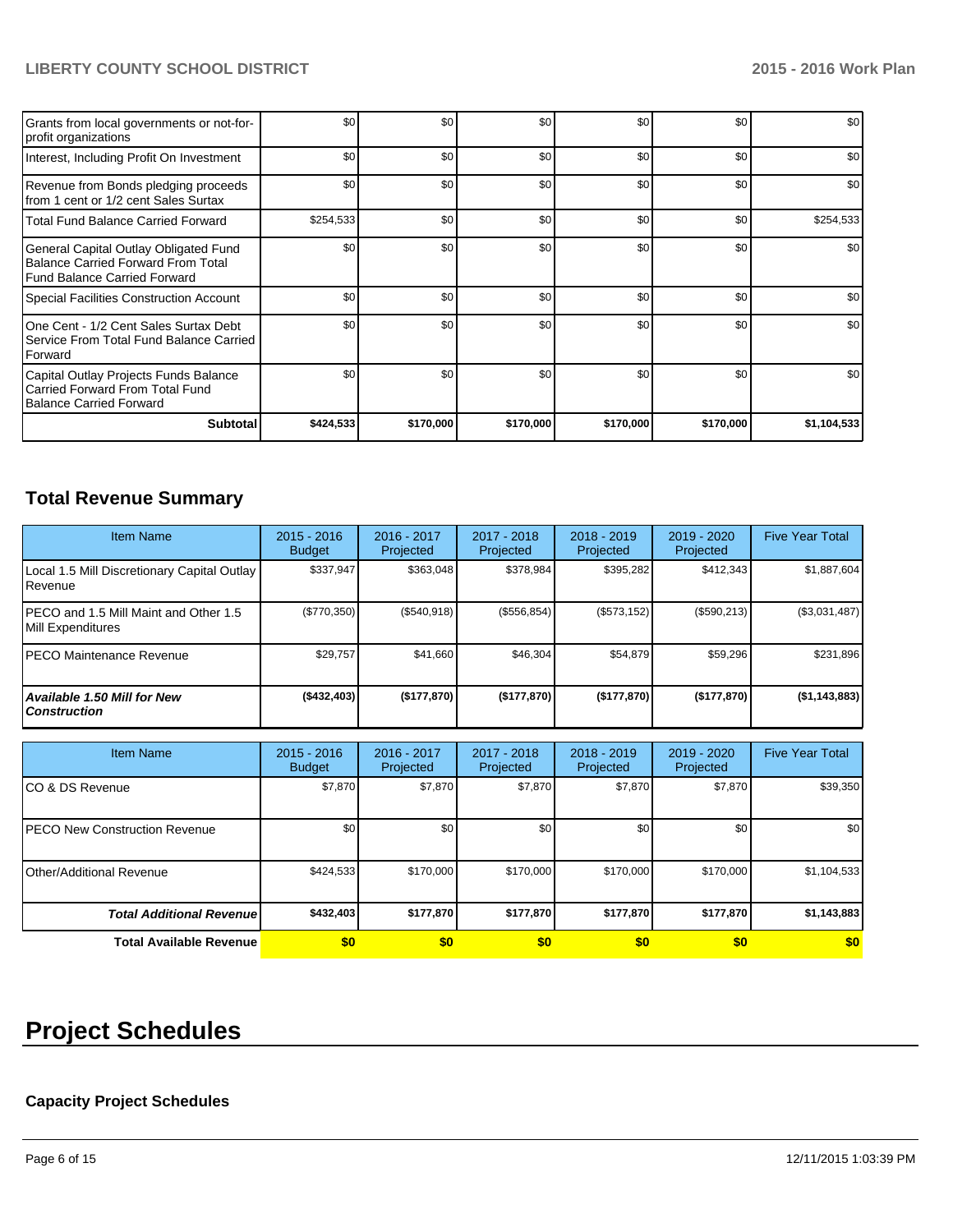A schedule of capital outlay projects necessary to ensure the availability of satisfactory classrooms for the projected student enrollment in K-12 programs.

| <b>Project Description</b>                                                                                      | Location          |                          | 2015 - 2016  | 2016 - 2017     | 2017 - 2018 | $2018 - 2019$ | 2019 - 2020 | Total           | Funded |
|-----------------------------------------------------------------------------------------------------------------|-------------------|--------------------------|--------------|-----------------|-------------|---------------|-------------|-----------------|--------|
| Add new classroom<br>buidling and renovate HIGH<br>existing classroom<br>building to be used<br>for vocational. | LIBERTY SENIOR    | Planned<br>Cost:         | \$0]         | \$19,167,826    | \$0         | \$0           | \$0         | \$19,167,826 No |        |
|                                                                                                                 |                   | <b>Student Stations:</b> | ΩI           | 535             |             |               |             | 535             |        |
|                                                                                                                 | Total Classrooms: |                          | $\Omega$     | 19 <sup>l</sup> |             |               |             | 19              |        |
|                                                                                                                 |                   | Gross Sq Ft:             | $\Omega$     | 37,137          |             |               |             | 37,137          |        |
|                                                                                                                 |                   |                          |              |                 |             |               |             |                 |        |
|                                                                                                                 |                   | <b>Planned Cost:</b>     | \$0          | \$19,167,826    | \$0         | \$0           | \$0         | \$19,167,826    |        |
|                                                                                                                 |                   | <b>Student Stations:</b> | $\Omega$     | 535             | O           |               |             | 535             |        |
|                                                                                                                 |                   | <b>Total Classrooms:</b> | $\mathbf{0}$ | 19              |             |               |             | 19              |        |

**Gross Sq Ft: 0 37,137 0 0 0 37,137**

### **Other Project Schedules**

Major renovations, remodeling, and additions of capital outlay projects that do not add capacity to schools.

| <b>Project Description</b>                               | Location | $2015 - 2016$<br>Actual Budget | 2016 - 2017<br>Projected | 2017 - 2018<br>Projected | 2018 - 2019<br>Projected | 2019 - 2020<br>Projected | Total  | Funded |
|----------------------------------------------------------|----------|--------------------------------|--------------------------|--------------------------|--------------------------|--------------------------|--------|--------|
| Project description not specified Location not specified |          | \$0                            | \$0l                     | \$0                      | \$0 I                    | \$0                      | \$0 No |        |
|                                                          |          | \$0                            | \$O                      | \$0                      | ا 30                     | \$0                      | \$O    |        |

### **Additional Project Schedules**

Any projects that are not identified in the last approved educational plant survey.

| <b>Project Description</b>           | Location                  | <b>Num</b> | $2015 - 2016$<br>Classroom   Actual Budget | 2016 - 2017<br>Projected | 2017 - 2018<br>Projected | 2018 - 2019<br>Projected | 2019 - 2020<br>Projected | Total | Funded |
|--------------------------------------|---------------------------|------------|--------------------------------------------|--------------------------|--------------------------|--------------------------|--------------------------|-------|--------|
| Project description not<br>specified | Location not<br>specified |            | \$0 <sub>1</sub>                           | \$0                      | \$0                      | \$0                      | \$0                      |       | \$0 No |
| Project description not<br>specified | Location not<br>specified |            | \$0                                        | \$0                      | \$0                      | \$0                      | \$0                      |       | \$0 No |
|                                      |                           |            | \$0                                        | \$0                      | \$0                      | \$0                      | \$0                      | \$0   |        |

### **Non Funded Growth Management Project Schedules**

Schedule indicating which projects, due to planned development, that CANNOT be funded from current revenues projected over the next five years.

| <b>Project Description</b>                | $2015 - 2016$<br>Actual Budget | 2016 - 2017<br>Projected | 2017 - 2018<br>Projected | $2018 - 2019$<br>Projected | $2019 - 2020$<br>Projected | Total | Funded |
|-------------------------------------------|--------------------------------|--------------------------|--------------------------|----------------------------|----------------------------|-------|--------|
| <b>IProject description not specified</b> | \$0                            | \$0                      | \$0                      | \$٥Ι                       | \$OI                       |       | \$0 No |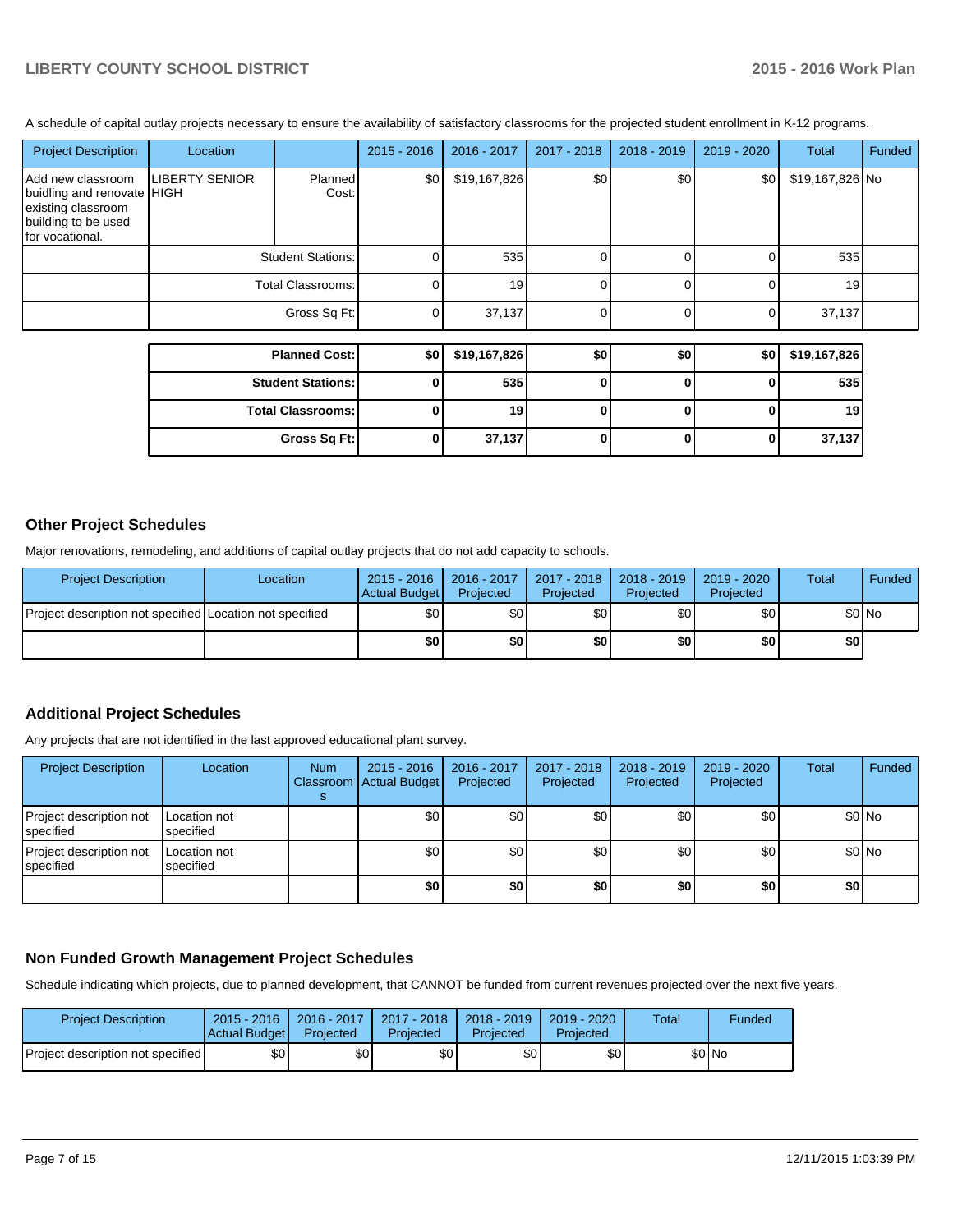| description not specified<br><b>IProject</b> | \$0 | \$0 | ሰሰ<br>w  | \$0       | \$0 | 0.011<br><b>SUING</b> |  |
|----------------------------------------------|-----|-----|----------|-----------|-----|-----------------------|--|
|                                              | \$0 | \$0 | œ٥<br>æи | e n<br>wu | \$0 | \$0                   |  |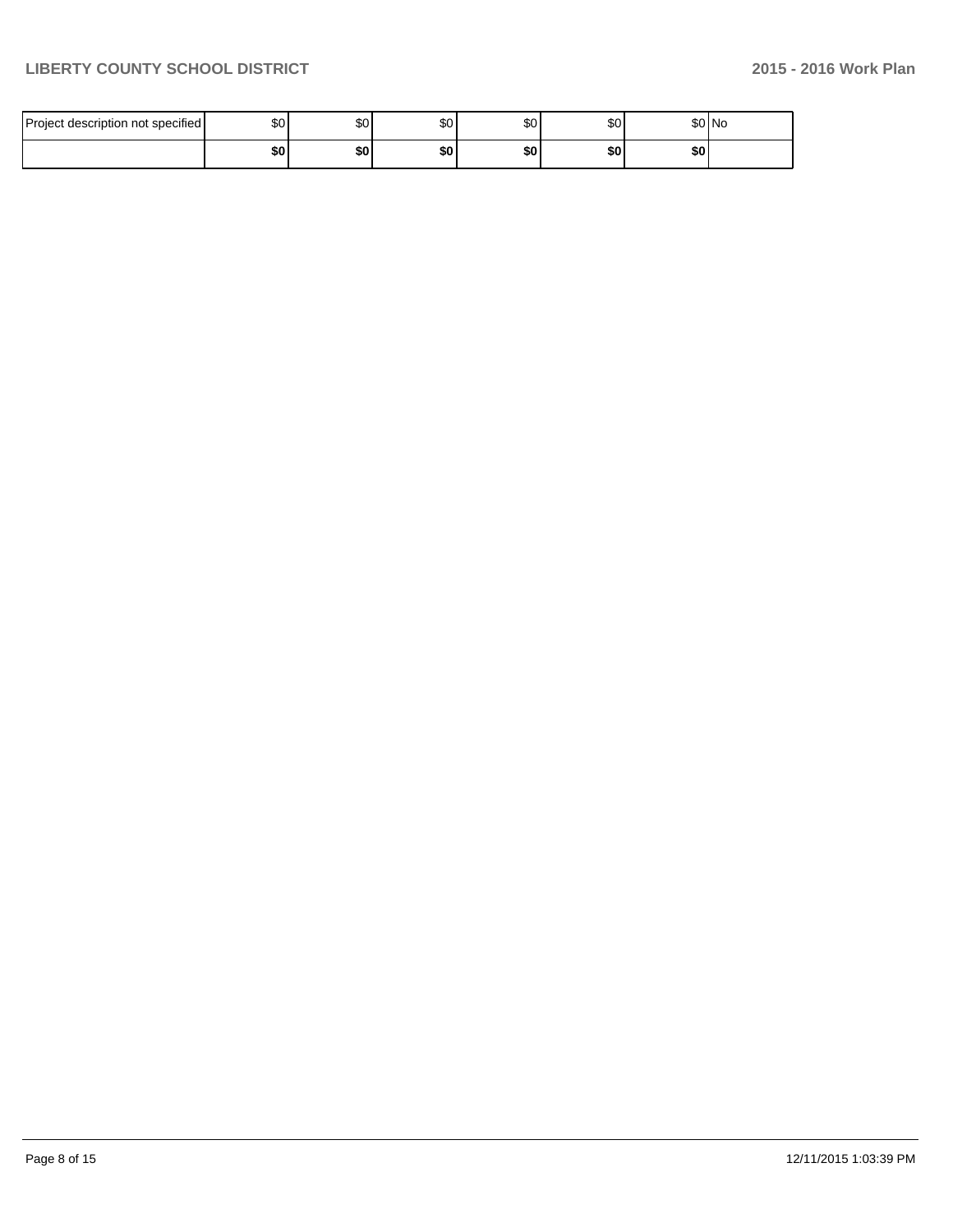# **Tracking**

# **Capacity Tracking**

| Location                                                      | $2015 -$<br>2016 Satis.<br>Stu. Sta. | Actual<br>$2015 -$<br><b>2016 FISH</b><br>Capacity | Actual<br>$2014 -$<br>2015<br><b>COFTE</b> | # Class<br><b>Rooms</b> | Actual<br>Average<br>$2015 -$<br>2016 Class<br><b>Size</b> | Actual<br>$2015 -$<br>2016<br><b>Utilization</b> | <b>New</b><br>Stu.<br>Capacity | <b>New</b><br>Rooms to<br>be<br>Added/Re<br>moved | Projected<br>$2019 -$<br>2020<br><b>COFTE</b> | Projected<br>$2019 -$<br>2020<br><b>Utilization</b> | Projected<br>$2019 -$<br>2020 Class<br><b>Size</b> |
|---------------------------------------------------------------|--------------------------------------|----------------------------------------------------|--------------------------------------------|-------------------------|------------------------------------------------------------|--------------------------------------------------|--------------------------------|---------------------------------------------------|-----------------------------------------------|-----------------------------------------------------|----------------------------------------------------|
| ILIBERTY SENIOR HIGH                                          | 628                                  | 502                                                | 315                                        | 26                      | 12                                                         | 63.00 %                                          |                                |                                                   | $\Omega$                                      | 0.00%                                               | $\mathbf 0$                                        |
| <b>ILIBERTY EDUCATION &amp;</b><br>IADMINISTRATIVE<br>ICENTER | 172                                  | 172                                                | 60                                         | 10                      | 61                                                         | 35.00 %                                          |                                |                                                   | $\Omega$                                      | 0.00%                                               | $\mathbf 0$                                        |
| IHOSFORD<br><b>IELEMENTARY JUNIOR</b><br>Ініgн                | 543                                  | 488                                                | 376                                        | 27                      | 14                                                         | 77.00 %                                          |                                |                                                   | $\Omega$                                      | 0.00%                                               | 0                                                  |
| IW R TOLAR K-8                                                | 844                                  | 759                                                | 553                                        | 42                      | 13 <sup>1</sup>                                            | 73.00 %                                          |                                |                                                   | $\Omega$                                      | 0.00%                                               | 0                                                  |
|                                                               | 2,187                                | 1,921                                              | 1,303                                      | 105                     | 12 <sub>1</sub>                                            | 67.82 %                                          |                                | O                                                 | $\bf{0}$                                      | 0.00%                                               | $\mathbf 0$                                        |

The COFTE Projected Total (0) for 2019 - 2020 must match the Official Forecasted COFTE Total (1,216 ) for 2019 - 2020 before this section can be completed. In the event that the COFTE Projected Total does not match the Official forecasted COFTE, then the Balanced Projected COFTE Table should be used to balance COFTE.

| Projected COFTE for 2019 - 2020 |       | <b>Grade Level Type</b> | <b>Balanced Projected</b><br>COFTE for 2019 - 2020 |
|---------------------------------|-------|-------------------------|----------------------------------------------------|
| Elementary (PK-3)               | 405   |                         |                                                    |
| Middle (4-8)                    | 484   |                         |                                                    |
|                                 |       | Elementary (PK-3)       | 405                                                |
| High (9-12)                     | 328   |                         |                                                    |
|                                 |       | Middle (4-8)            | 484                                                |
|                                 | 1,216 |                         |                                                    |
|                                 |       | High (9-12)             | 328                                                |
|                                 |       |                         |                                                    |
|                                 |       |                         | 1,217                                              |

### **Relocatable Replacement**

Number of relocatable classrooms clearly identified and scheduled for replacement in the school board adopted financially feasible 5-year district work program.

| -ocation                        | $2015 - 2016$ | 2016 - 2017 | 2017 - 2018 1 | 2018 - 2019   2019 - 2020 | Year 5 Total |
|---------------------------------|---------------|-------------|---------------|---------------------------|--------------|
| Total Relocatable Replacements: |               |             |               |                           |              |

# **Charter Schools Tracking**

Information regarding the use of charter schools.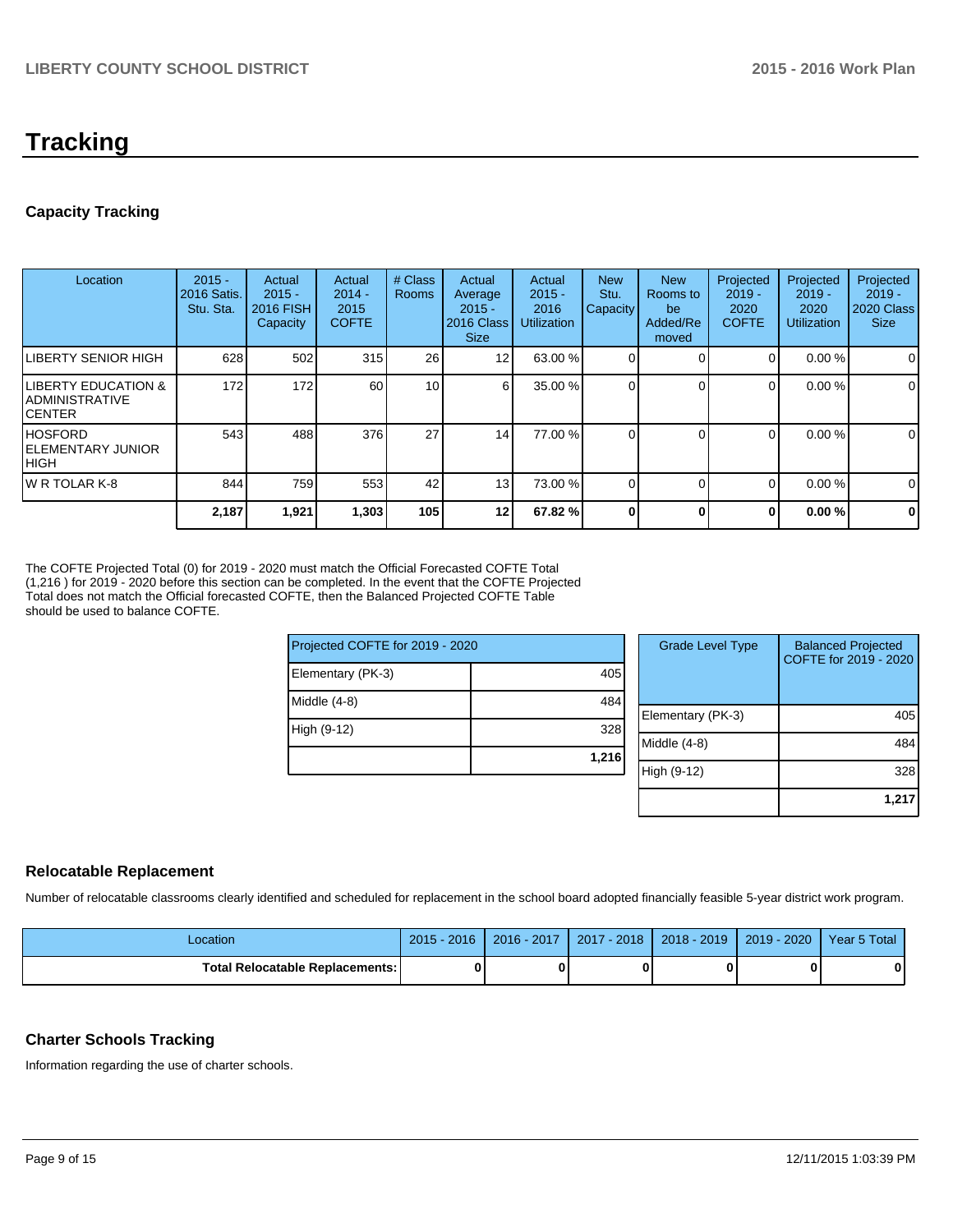Nothing reported for this section.

# **Special Purpose Classrooms Tracking**

The number of classrooms that will be used for certain special purposes in the current year, by facility and type of classroom, that the district will, 1), not use for educational purposes, and 2), the co-teaching classrooms that are not open plan classrooms and will be used for educational purposes.

| School                               | <b>School Type</b>                     | # of Elementary<br>K-3 Classrooms | # of Middle 4-8<br><b>Classrooms</b> | # of High $9-12$<br><b>Classrooms</b> | # of $ESE$<br>Classrooms        | # of Combo<br><b>Classrooms</b> | Total<br><b>Classrooms</b> |
|--------------------------------------|----------------------------------------|-----------------------------------|--------------------------------------|---------------------------------------|---------------------------------|---------------------------------|----------------------------|
|                                      | <b>Total Educational Classrooms: I</b> |                                   |                                      |                                       |                                 |                                 | 01                         |
| School                               | <b>School Type</b>                     | # of Elementary<br>K-3 Classrooms | # of Middle 4-8<br><b>Classrooms</b> | # of High $9-12$<br><b>Classrooms</b> | # of $ESE$<br><b>Classrooms</b> | # of Combo<br><b>Classrooms</b> | Total<br><b>Classrooms</b> |
| <b>Total Co-Teaching Classrooms:</b> |                                        |                                   |                                      |                                       |                                 |                                 | 01                         |

### **Infrastructure Tracking**

**Necessary offsite infrastructure requirements resulting from expansions or new schools. This section should include infrastructure information related to capacity project schedules and other project schedules (Section 4).**

Not Specified

**Proposed location of planned facilities, whether those locations are consistent with the comprehensive plans of all affected local governments, and recommendations for infrastructure and other improvements to land adjacent to existing facilities. Provisions of 1013.33(12), (13) and (14) and 1013.36 must be addressed for new facilities planned within the 1st three years of the plan (Section 5).**

Not Specified

**Consistent with Comp Plan?** No

# **Net New Classrooms**

The number of classrooms, by grade level and type of construction, that were added during the last fiscal year.

| List the net new classrooms added in the 2014 - 2015 fiscal year.                                                                                       | List the net new classrooms to be added in the 2015 - 2016 fiscal<br>Ivear. |                            |                                |                        |                                                                        |                            |                                |                        |
|---------------------------------------------------------------------------------------------------------------------------------------------------------|-----------------------------------------------------------------------------|----------------------------|--------------------------------|------------------------|------------------------------------------------------------------------|----------------------------|--------------------------------|------------------------|
| "Classrooms" is defined as capacity carrying classrooms that are added to increase<br>capacity to enable the district to meet the Class Size Amendment. |                                                                             |                            |                                |                        | Totals for fiscal year 2015 - 2016 should match totals in Section 15A. |                            |                                |                        |
| Location                                                                                                                                                | $2014 - 2015$ #<br>Permanent                                                | $2014 - 2015$ #<br>Modular | $2014 - 2015$ #<br>Relocatable | $2014 - 2015$<br>Total | 2015 - 2016 #<br>Permanent                                             | $2015 - 2016$ #<br>Modular | $2015 - 2016$ #<br>Relocatable | $2015 - 2016$<br>Total |
| Elementary (PK-3)                                                                                                                                       |                                                                             |                            |                                |                        |                                                                        |                            |                                | $\Omega$               |
| Middle (4-8)                                                                                                                                            |                                                                             |                            |                                |                        |                                                                        |                            |                                | $\Omega$               |
| High (9-12)                                                                                                                                             |                                                                             |                            |                                |                        |                                                                        |                            |                                | $\Omega$               |
|                                                                                                                                                         |                                                                             |                            |                                |                        |                                                                        |                            |                                | 0                      |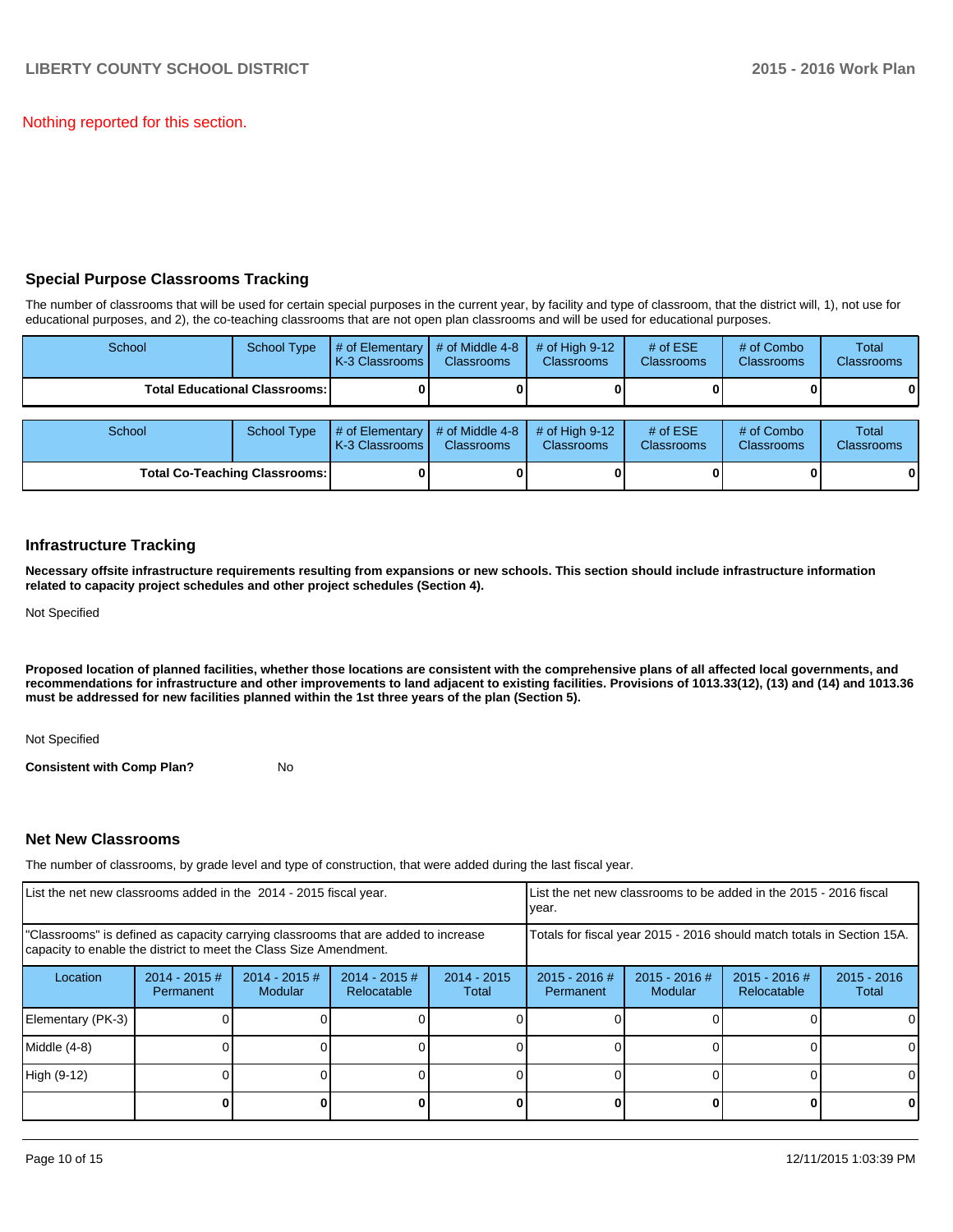# **Relocatable Student Stations**

Number of students that will be educated in relocatable units, by school, in the current year, and the projected number of students for each of the years in the workplan.

| <b>Site</b>                                               | $2015 - 2016$ | 2016 - 2017 | 2017 - 2018 | $2018 - 2019$ | 2019 - 2020 | 5 Year Average |
|-----------------------------------------------------------|---------------|-------------|-------------|---------------|-------------|----------------|
| IHOSFORD ELEMENTARY JUNIOR HIGH                           |               |             |             |               |             | 0              |
| IW R TOLAR K-8                                            | 36            |             |             |               |             |                |
| LIBERTY SENIOR HIGH                                       |               |             |             |               |             | 0              |
| <b>ILIBERTY EDUCATION &amp; ADMINISTRATIVE</b><br>ICENTER |               |             |             |               |             | $\Omega$       |

| Totals for LIBERTY COUNTY SCHOOL DISTRICT         |       |       |       |       |       |       |
|---------------------------------------------------|-------|-------|-------|-------|-------|-------|
| Total students in relocatables by year.           | 36    |       |       |       |       |       |
| Total number of COFTE students projected by year. | 282.ا | 1,253 | 1.240 | 1.215 | 1.216 | 1.241 |
| Percent in relocatables by year.                  | 3 %l  | 0%    | 0%    | 0 % I | 0 % I | 1%    |

### **Leased Facilities Tracking**

Exising leased facilities and plans for the acquisition of leased facilities, including the number of classrooms and student stations, as reported in the educational plant survey, that are planned in that location at the end of the five year workplan.

| Location                                              | # of Leased<br>Classrooms 2015 - I<br>2016 | <b>FISH Student</b><br><b>Stations</b> | Owner | # of Leased<br>Classrooms 2019 - I<br>2020 | <b>FISH Student</b><br><b>Stations</b> |
|-------------------------------------------------------|--------------------------------------------|----------------------------------------|-------|--------------------------------------------|----------------------------------------|
| IHOSFORD ELEMENTARY JUNIOR HIGH                       |                                            |                                        |       |                                            | 0                                      |
| IW R TOLAR K-8                                        |                                            |                                        |       |                                            |                                        |
| <b>ILIBERTY SENIOR HIGH</b>                           |                                            |                                        |       |                                            |                                        |
| <b>ILIBERTY EDUCATION &amp; ADMINISTRATIVE CENTER</b> |                                            |                                        |       |                                            |                                        |
|                                                       |                                            |                                        |       |                                            |                                        |

# **Failed Standard Relocatable Tracking**

Relocatable units currently reported by school, from FISH, and the number of relocatable units identified as 'Failed Standards'.

Nothing reported for this section.

# **Planning**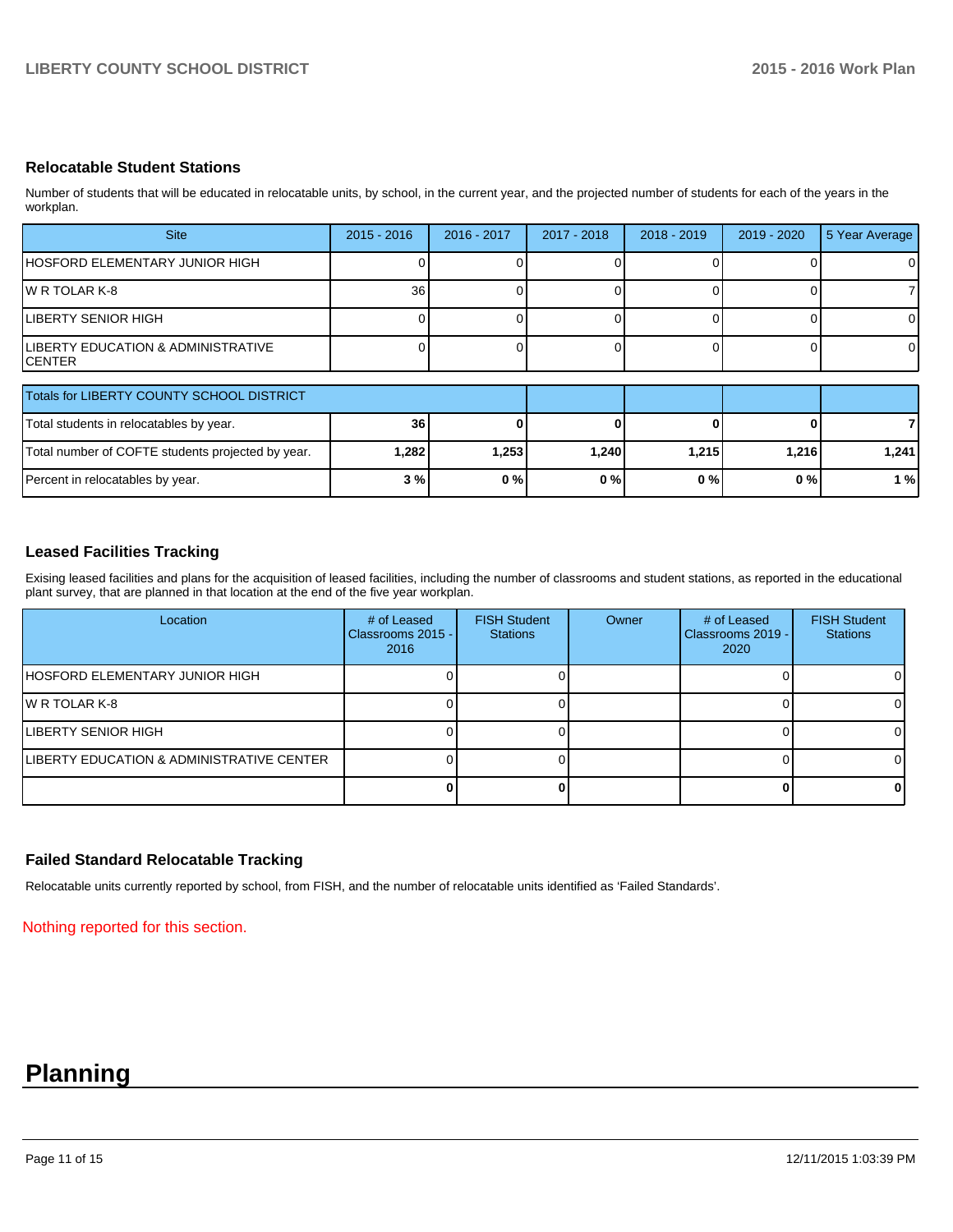#### **Class Size Reduction Planning**

**Plans approved by the school board that reduce the need for permanent student stations such as acceptable school capacity levels, redistricting, busing, year-round schools, charter schools, magnet schools, public-private partnerships, multitrack scheduling, grade level organization, block scheduling, or other alternatives.**

At this time Liberty County has no plans to reduce the number of permenent student stations

### **School Closure Planning**

**Plans for the closure of any school, including plans for disposition of the facility or usage of facility space, and anticipated revenues.**

The district has no plans to close any schools.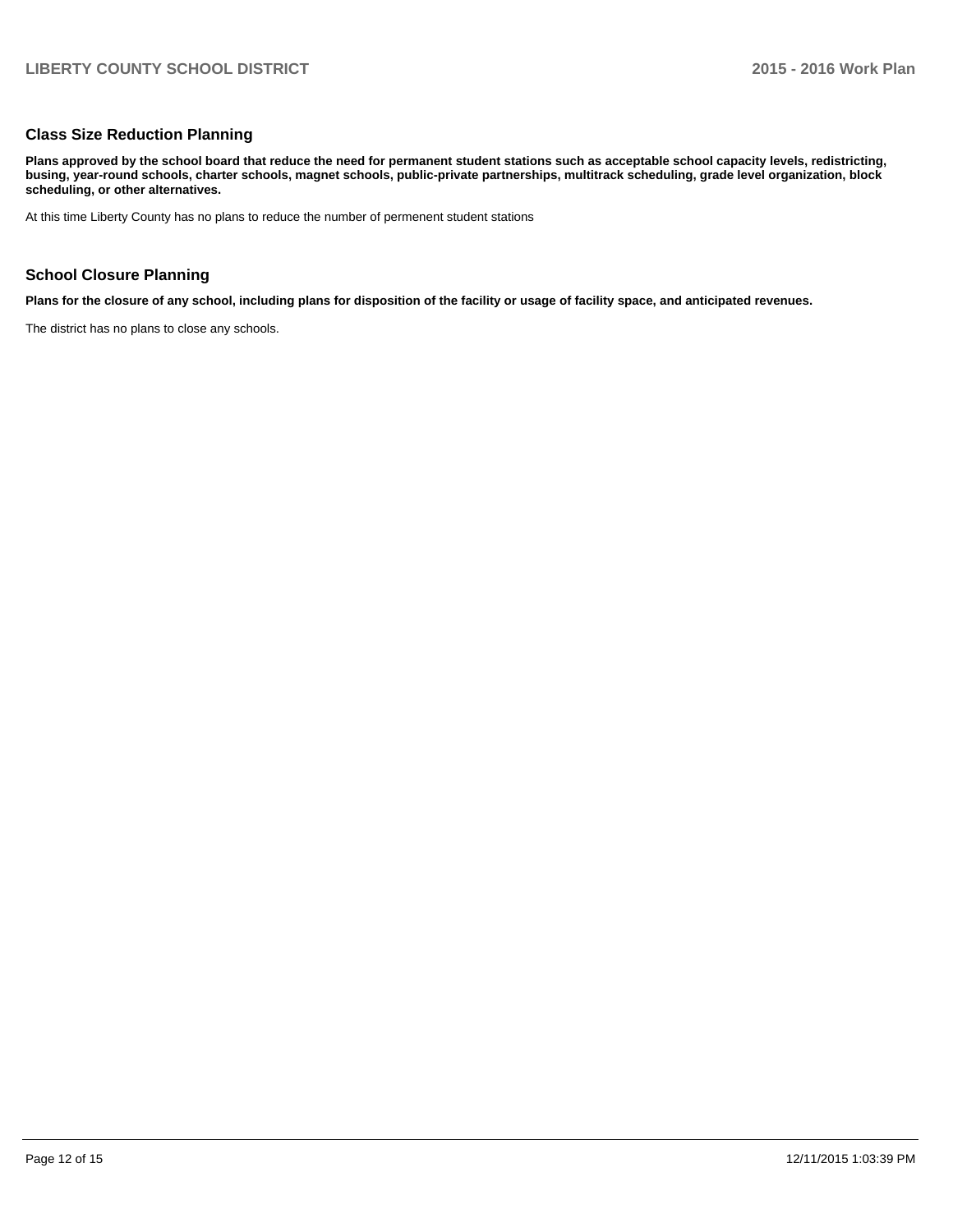# **Long Range Planning**

#### **Ten-Year Maintenance**

District projects and locations regarding the projected need for major renovation, repair, and maintenance projects within the district in years 6-10 beyond the projects plans detailed in the five years covered by the work plan.

Nothing reported for this section.

### **Ten-Year Capacity**

Schedule of capital outlay projects projected to ensure the availability of satisfactory student stations for the projected student enrollment in K-12 programs for the future 5 years beyond the 5-year district facilities work program.

Nothing reported for this section.

### **Ten-Year Planned Utilization**

Schedule of planned capital outlay projects identifying the standard grade groupings, capacities, and planned utilization rates of future educational facilities of the district for both permanent and relocatable facilities.

| Grade Level Projections         | <b>FISH</b><br><b>Student</b><br><b>Stations</b> | <b>Actual 2014 -</b><br>2015 FISH<br>Capacity | Actual<br>$2014 -$<br>2015<br><b>COFTE</b> | Actual 2014 - 2015<br><b>Utilization</b> | Actual 2015 - 2016 / 2024 - 2025 new<br>Student Capacity to be added/removed | Projected 2024<br><b>2025 COFTE</b> | $-$ Projected 2024 -<br>2025 Utilization |
|---------------------------------|--------------------------------------------------|-----------------------------------------------|--------------------------------------------|------------------------------------------|------------------------------------------------------------------------------|-------------------------------------|------------------------------------------|
| Elementary - District<br>Totals |                                                  |                                               | 0.00                                       | $0.00\%$                                 |                                                                              | 573                                 | 0.00%                                    |
| Middle - District Totals        | 1.639                                            | 1.474                                         | 939.00                                     | 63.70 %                                  |                                                                              | 243                                 | 16.49 %                                  |
| High - District Totals          | 725                                              | 580                                           | 318.00                                     | 54.83 %                                  |                                                                              | 388                                 | 66.90 %                                  |
| Other - ESE, etc                | 182                                              | 172                                           | 14.00                                      | 8.14%                                    |                                                                              | 9                                   | 5.23 %                                   |
|                                 | 2.546                                            | 2,226                                         | 1,271.00                                   | 57.10 %                                  |                                                                              | 1,213                               | 54.49 %                                  |

**Combination schools are included with the middle schools for student stations, capacity, COFTE and utilization purposes because these facilities all have a 90% utilization factor. Use this space to explain or define the grade groupings for combination schools.**

No comments to report.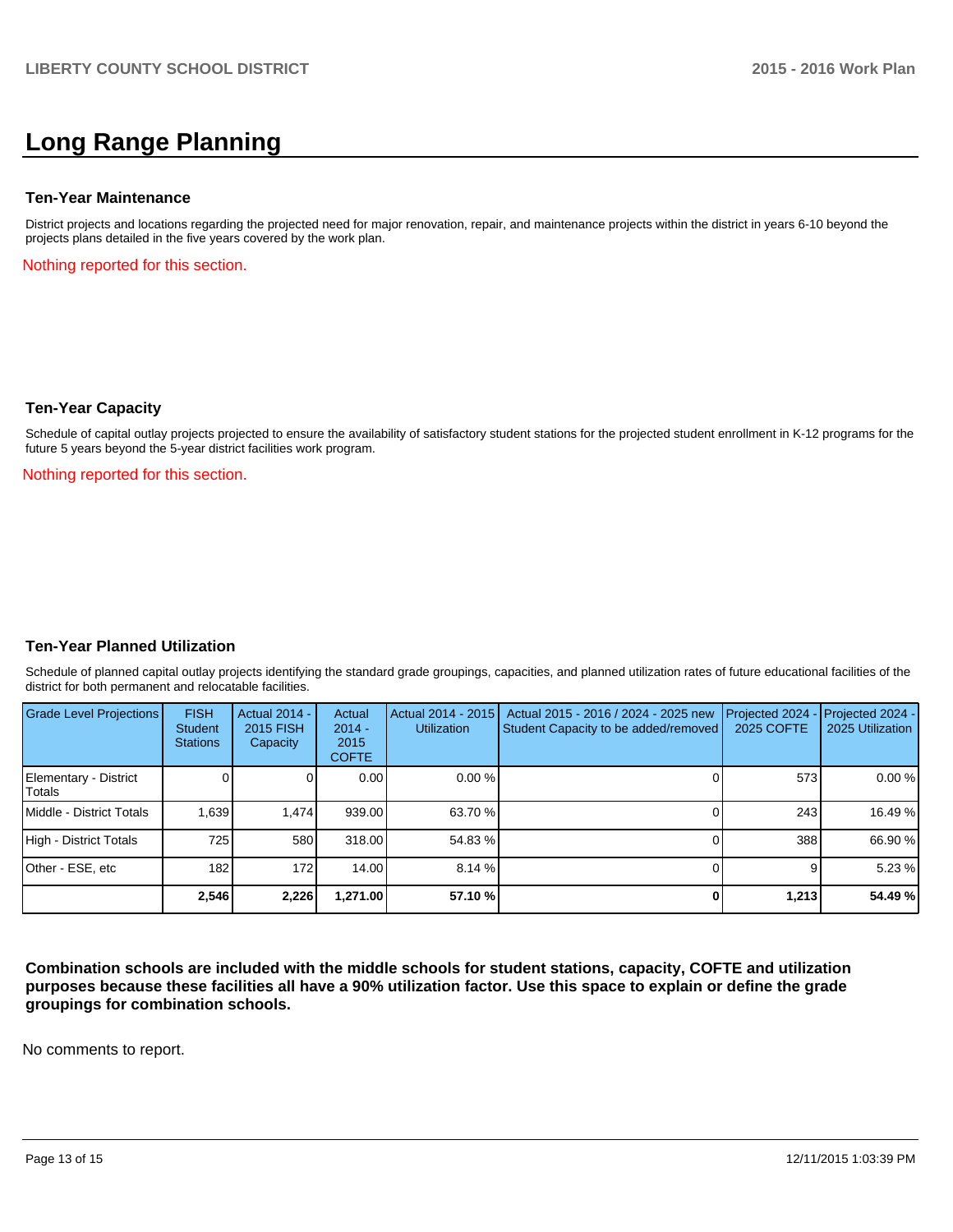### **Ten-Year Infrastructure Planning**

**Proposed Location of Planned New, Remodeled, or New Additions to Facilities in 06 thru 10 out years (Section 28).**

Nothing reported for this section.

Plans for closure of any school, including plans for disposition of the facility or usage of facility space, and anticipated revenues in the 06 thru 10 out **years (Section 29).**

Nothing reported for this section.

### **Twenty-Year Maintenance**

District projects and locations regarding the projected need for major renovation, repair, and maintenance projects within the district in years 11-20 beyond the projects plans detailed in the five years covered by the work plan.

Nothing reported for this section.

## **Twenty-Year Capacity**

Schedule of capital outlay projects projected to ensure the availability of satisfactory student stations for the projected student enrollment in K-12 programs for the future 11-20 years beyond the 5-year district facilities work program.

Nothing reported for this section.

### **Twenty-Year Planned Utilization**

Schedule of planned capital outlay projects identifying the standard grade groupings, capacities, and planned utilization rates of future educational facilities of the district for both permanent and relocatable facilities.

| <b>Grade Level Projections</b>  | <b>FISH</b><br><b>Student</b><br><b>Stations</b> | <b>Actual 2014 -</b><br>2015 FISH<br>Capacity | Actual<br>$2014 -$<br>2015<br><b>COFTE</b> | Actual 2014 - 2015<br><b>Utilization</b> | Actual 2015 - 2016 / 2034 - 2035 new<br>Student Capacity to be added/removed | Projected 2034<br>2035 COFTE | Projected 2034 -<br>2035 Utilization |
|---------------------------------|--------------------------------------------------|-----------------------------------------------|--------------------------------------------|------------------------------------------|------------------------------------------------------------------------------|------------------------------|--------------------------------------|
| Elementary - District<br>Totals |                                                  |                                               | 0.00                                       | $0.00\%$                                 |                                                                              | 572                          | 0.00%                                |
| Middle - District Totals        | 1.639                                            | 1.474                                         | 939.00                                     | 63.70 %                                  | 10                                                                           | 243                          | 16.37 %                              |
| High - District Totals          | 725                                              | 580                                           | 318.00                                     | 54.83 %                                  | 10                                                                           | 388                          | 65.76 %                              |
| Other - ESE, etc                | 182                                              | 172                                           | 14.00                                      | $8.14\%$                                 |                                                                              |                              | 5.23 %                               |
|                                 | 2.546                                            | 2,226                                         | 1,271.00                                   | 57.10 %                                  | 20                                                                           | 1,212                        | 53.96 %                              |